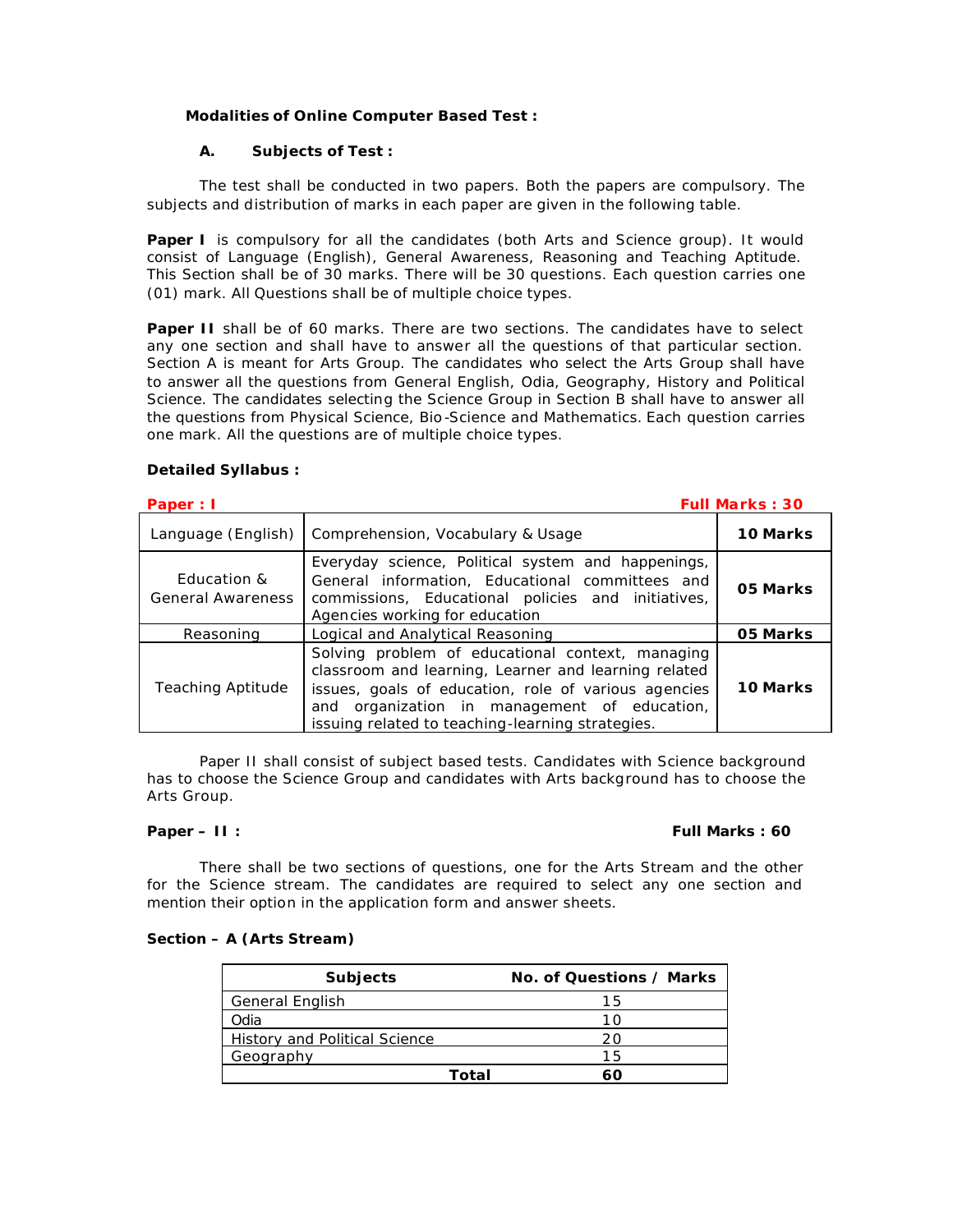# **Section – B (Science Stream)**

| <b>Subjects</b>         | No. of Questions / Marks |
|-------------------------|--------------------------|
| <b>Physical Science</b> |                          |
| Bio-Science             |                          |
| <b>Mathematics</b>      |                          |
| Total                   |                          |

# **B. Duration of the Test : 1 hour and 30 minutes (90 minutes)**

**C. Type of Questions :** Multiple choice with four options. The candidates are required to choose the best correct answer.

# **Section A (Arts Stream) : English, Odia, History and Political Science, Geography**

# **English :**

- **Comprehension Unseen text**
- **Word formation, derivation, antonyms and Synonyms**
- **Spelling and punctuation**
- ß Grammar (Parts of speech, time and tense, change of voice, Direct and indirect speech and transformation of sentences)

# **Odia :**

- **Comprehension Unseen text**
- **•** Odia Dhwani, Odia Vocabulary Word formation and syntax Spelling and Punctuation
- ß Grammar (Karaka, Bibhakti, Samasa)

# **History and Political Science :**

- ß Rise of the British power in India
- Socio-religious Movements in 19<sup>th</sup> Century
- **India's struggle for freedom**
- French Revolution, 1<sup>st</sup> World War and 2<sup>nd</sup> World War
- ß Salient features of Indian constitution and Fundamental Rights
- ß Functions of Legislative Assembly, Parliament, High Court and Supreme Court

# **Geography :**

- **Example 2 Latitude and Longitude**
- **•** Physical division of India
- ß Natural Resources
- Social and economic resources
- **•** Conservation of forest and wild life

# **Section B (Science Stream) : Physical Science, Bio-Science, Mathematics, Physical Science :**

- **Atomic structure Atoms and molecules, classification of elements**
- Chemical reactions and equations
- **Motion Laws of motion, concept of work, energy pressure and their** measurement
- **Electricity and magnetism: Electric Circuit, Potential difference, magnetic Field,** lines of force, electro -magnetic induction
- **Heat, Light and Sound**